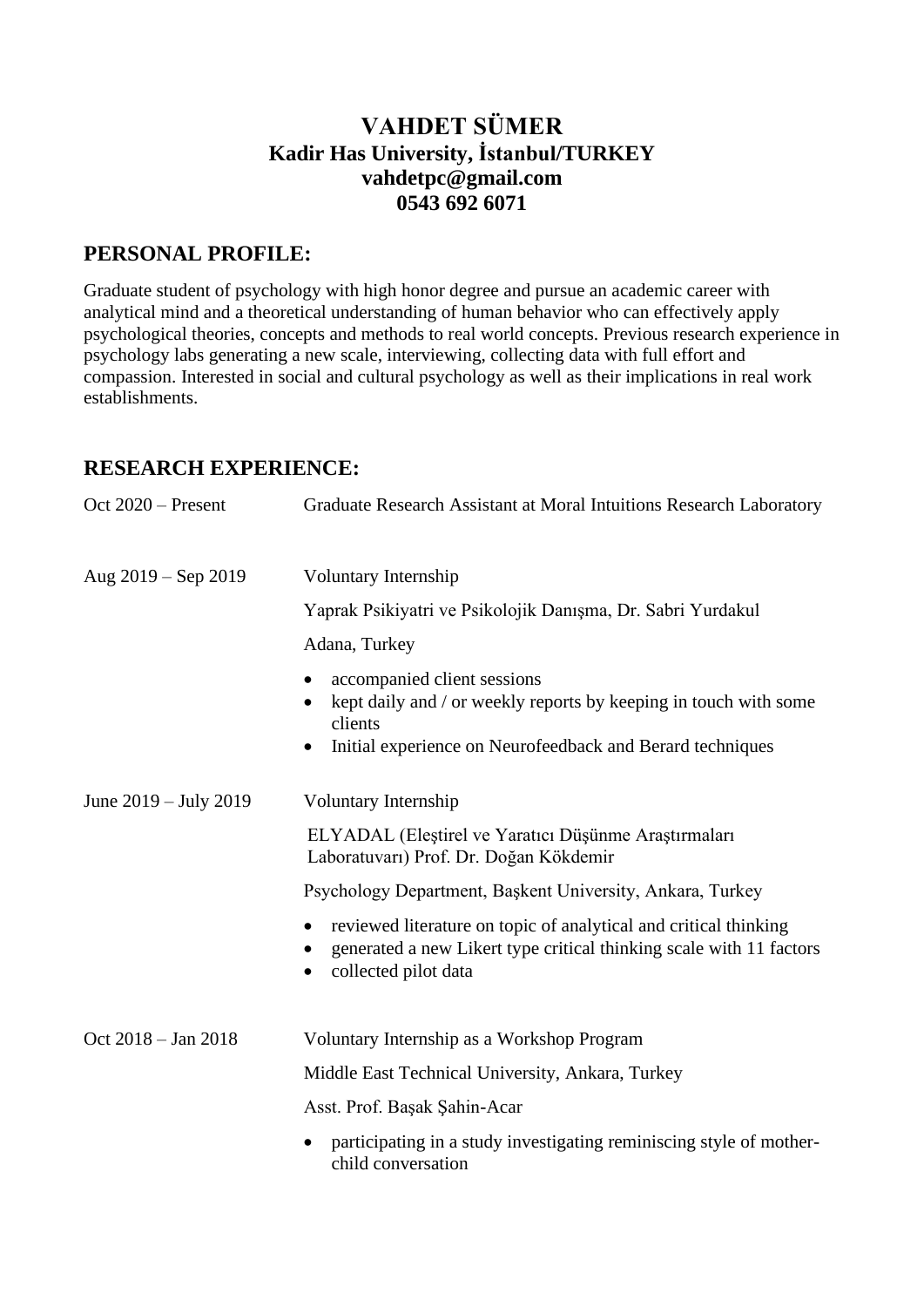|                          | interviewed with adolescents and mothers of two different families<br>٠<br>transcribed the recorded interviews<br>transferring data to SPSS<br>٠                                            |
|--------------------------|---------------------------------------------------------------------------------------------------------------------------------------------------------------------------------------------|
| Jun $2018 - Aug 2018$    | <b>Undergraduate Research Assistant</b>                                                                                                                                                     |
|                          | Social Psychology Lab, Assoc. Prof. Adil Sarıbay                                                                                                                                            |
|                          | Department of Psychology, Boğaziçi University, İstanbul, Turkey                                                                                                                             |
|                          | reviewed literature on topic of analytic/holistic thinking across<br>$\bullet$<br>cultures<br>generated a new thematic/taxonomic scale<br>collected a pilot data                            |
| $2014 - 2015$            | Internship                                                                                                                                                                                  |
|                          | Mehmet Ali Demirdüzen Financial Advisory Office                                                                                                                                             |
|                          | Adana, Turkey                                                                                                                                                                               |
|                          | involved in high load of Microsoft office works like Excell,<br>$\bullet$<br>PowerPoint, Word<br>recorded and controlled the papers, bills, taxes of business<br>$\bullet$<br>organizations |
| <b>EDUCATION:</b>        |                                                                                                                                                                                             |
| $2020 - 2022$ (expected) | M.A, Social Psychology                                                                                                                                                                      |
|                          | Kadir Has University, İstanbul, Turkey                                                                                                                                                      |
| $2015 - 2020$            | B.A., Department of Psychology                                                                                                                                                              |
|                          | Middle East Technical University, Ankara, Turkey                                                                                                                                            |
|                          | CGPA: 3,69                                                                                                                                                                                  |
| $2012 - 2015$            | Mesleki Açık Öğretim Lisesi, Adana, Turkey                                                                                                                                                  |
|                          | Informatics                                                                                                                                                                                 |

# **PROJECTS**

| $2015 - 2017$ | Ankara Volunteer Team, Uni-Home Project |
|---------------|-----------------------------------------|
|---------------|-----------------------------------------|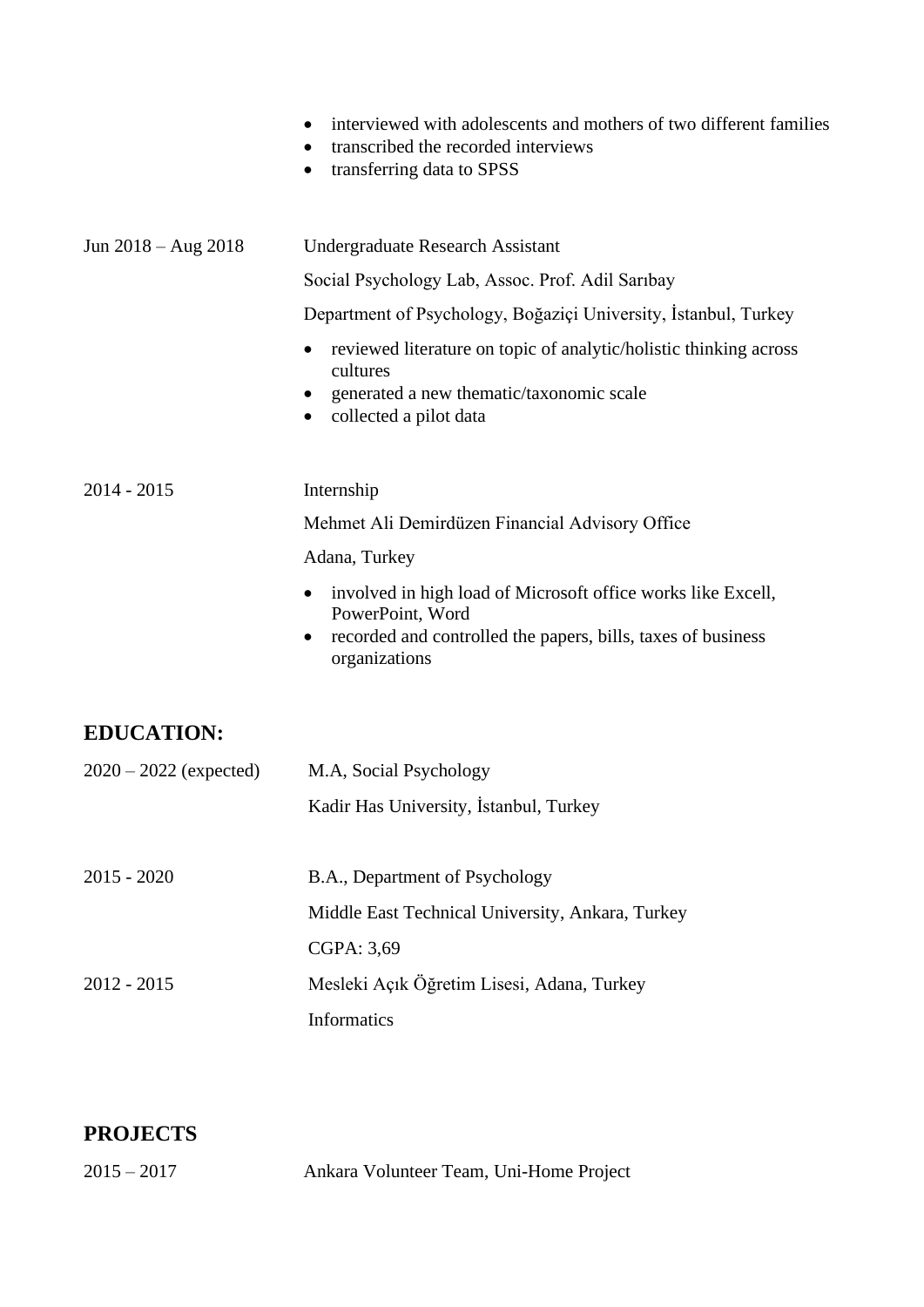• being a friend and providing social activities like cinema, intercity travel and awareness activities with expert psychologists for children with low SES

#### 2018 – Present ODTÜ Communication Club

- gathering books and establishing libraries for pre and middle schools in the rural parts of the country
- organizing 80s and 90s parties every semester
- organizing panels, workshops on hot topics in the country to make aware individuals and gain awareness

#### **LANGUAGE SKILLS:**

Turkish: Native English: Advanced German: Intermediate

#### **COMPUTER SKILLS:**

Working knowledge of Qualtrics Elementary knowledge of SPSS Elementary knowledge of R programming Working knowledge of Microsoft Office

## **INTERESTS**

Reading history and play books, especially Shakespeare

Going to theatres

Regular sports activity; fitness, swimming, soccer

## **CERTIFICATES:**

Feb 2018 IV. Theology Symposium, Ankara, Turkey

- 2 days presentations by different academicians explaining philosophy and psychology of religion
- Mar 2016 **III.** Mind Symposium, Ankara, Turkey